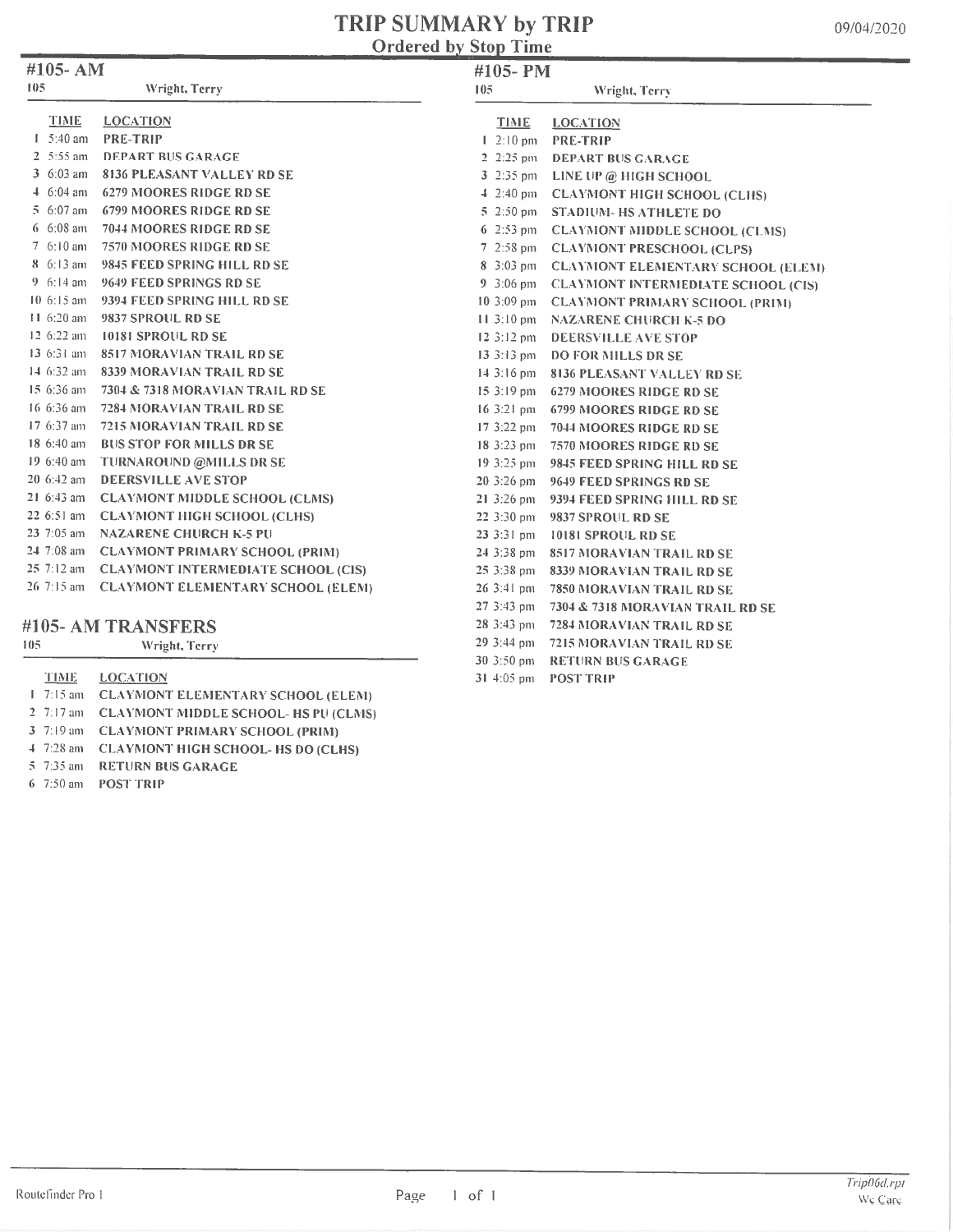#### #106- AM

| 106 | Armstrong, Stefenie |  |
|-----|---------------------|--|
|     |                     |  |

| <b>TIME</b>               | <b>LOCATION</b>                           |
|---------------------------|-------------------------------------------|
| $1-6:10$ am               | <b>PRE-TRIP</b>                           |
| 2 $6:25$ am               | <b>DEPART BUS GARAGE</b>                  |
|                           |                                           |
| 3 $6:36$ am               | 7959 WOLFORD RD SE                        |
| $4.6:36 \text{ am}$       | 8004 WOLFORD RD SE                        |
| $5.6:37$ am               | 8171 WOLFORD RD SE                        |
| $6.6:38$ am               | 8348 & 8352 WOLFORD RD SE                 |
| $7.6:39 \text{ am}$       | 8488 WOLFORD RD SE                        |
| $8 \cdot 6:39$ am         | 8608 WOLFORD RD SE                        |
| 9 $6:40$ am               | 8818 WOLFORD RD SE                        |
| $10.6:40$ am              | 8810 & 8848 WOLFORD RD SE                 |
| $11 \t 7:00 \t am$        | <b>CLAYMONT HIGH SCHOOL (CLHS)</b>        |
| $12 \t 7:10 \t 3m$        | <b>CLAYMONT MIDDLE SCHOOL (CLMS)</b>      |
| $13 \t7:13$ am            | <b>CLAYMONT INTERMEDIATE SCHOOL (CIS)</b> |
| $14 \, 7:16 \, \text{am}$ | <b>CLAYMONT ELEMENTARY SCHOOL (ELEM)</b>  |
| $15 \t20 \t{am}$          | <b>CLAYMONT PRIMARY SCHOOL (PRIM)</b>     |

#### #106- AM TRANSFERS

106 Armstrong, Stefenie

#### TIME LOCATION

|  | 1 7:25 am CLAYMONT PRESCHOOL- K-5 PU (CLPS)  |
|--|----------------------------------------------|
|  | 2 7:28 am CLAYMONT INTERMEDIATE SCHOOL (CIS) |
|  | 3 7:32 am CLAYMONT PRIMARY SCHOOL (PRIM)     |
|  | 4 7:36 am CLAYMONT ELEMENTARY SCHOOL (ELEM)  |
|  | 5 7:40 am RETURN BUS GARAGE                  |
|  | 6 8:05 am POST TRIP                          |

#106- PM

| $\pi$ ivv $\tau$ ivi |                     |
|----------------------|---------------------|
| -106                 | Armstrong, Stefenie |

| <b>TIME</b>            | <b>LOCATION</b>                             |
|------------------------|---------------------------------------------|
|                        | $1 \cdot 2:10 \text{ pm}$ PRE-TRIP          |
|                        | 2 2:25 pm DEPART BUS GARAGE                 |
|                        | 3 2:25 pm LINE UP @ HIGH SCHOOL             |
|                        | 4 2:40 pm CLAYMONT HIGH SCHOOL (CLHS)       |
| $5\,2:55\,\mathrm{pm}$ | <b>CLAYMONT INTERMEDIATE SCHOOL (CIS)</b>   |
| $6\;2:59\;pm$          | <b>CLAYMONT PRIMARY SCHOOL (PRIM)</b>       |
|                        | 7 3:02 pm CLAYMONT MIDDLE SCHOOL (CLMS)     |
|                        | 8 3:05 pm CLAYMONT ELEMENTARY SCHOOL (ELEM) |
|                        | 9 3:10 pm CLAYMONT PRESCHOOL- K-5 DO (CLPS) |
|                        | 10 3:17 pm 7959 WOLFORD RD SE               |
|                        | 11 3:18 pm 8004 WOLFORD RD SE               |
|                        | 12 3:19 pm 8171 WOLFORD RD SE               |
|                        | 13 3:20 pm 8348 & 8352 WOLFORD RD SE        |
| 14 3:20 pm             | 8488 WOLFORD RD SE                          |
| 15.3:21 pm             | 8608 WOLFORD RD SE                          |
| $16.3:21 \text{ pm}$   | 8818 WOLFORD RD SE                          |
| $17.3:22 \text{ pm}$   | 8810 & 8848 WOLFORD RD SE                   |
| $18.3:24 \text{ pm}$   | 8287 NEWPORT RD SE                          |
|                        | 19 3:35 pm RETURN BUS GARAGE                |
| $20, 3:50 \text{ pm}$  | <b>POST TRIP</b>                            |
|                        |                                             |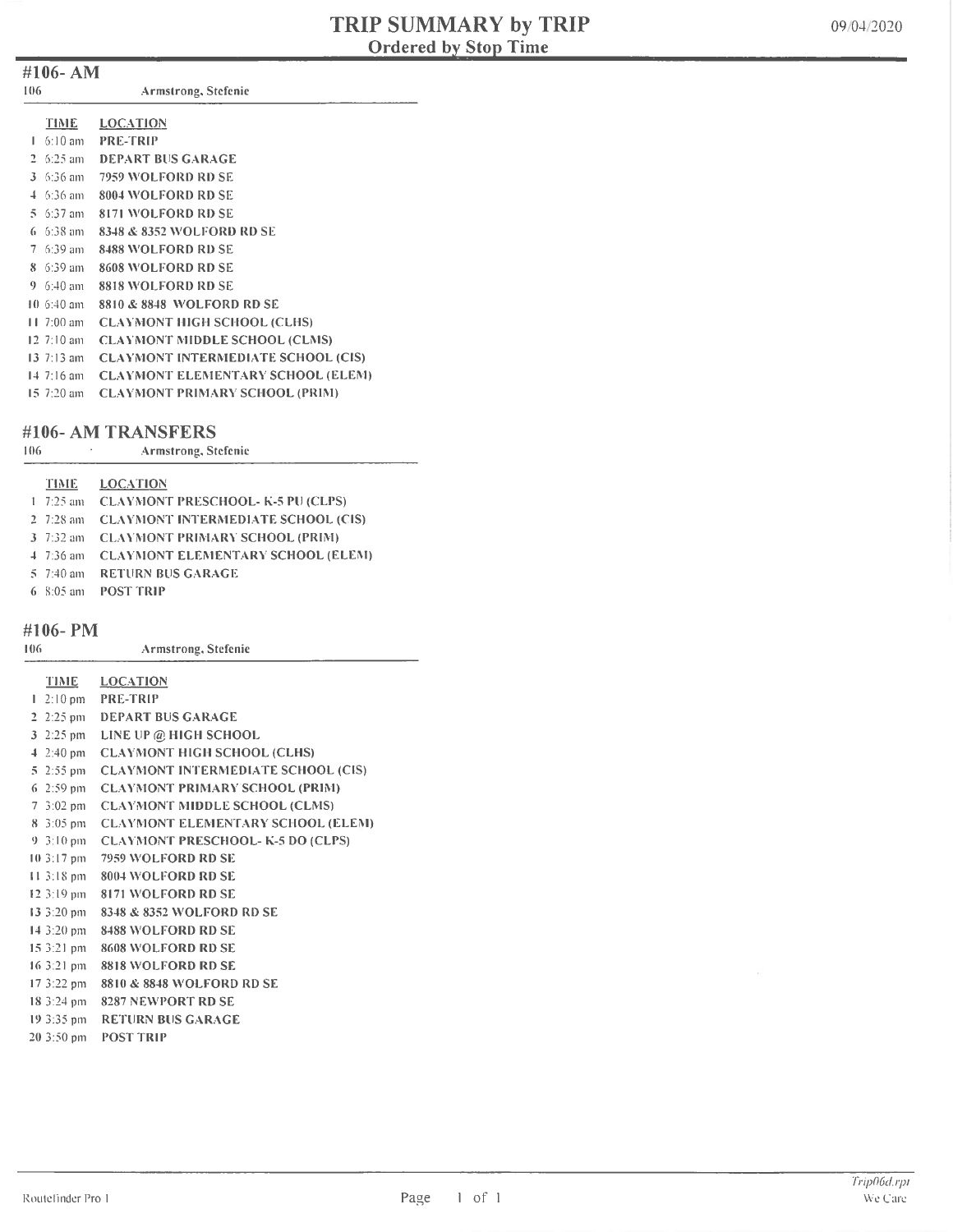## **TRIP SUMMARY by TRIP**<br>Ordered by Stop Time

|  |  | 09/04/2020 |
|--|--|------------|
|--|--|------------|

| #107-AM              |                                           |                          | #107-PM                                      |  |  |
|----------------------|-------------------------------------------|--------------------------|----------------------------------------------|--|--|
| 107                  | Parker, Juanita                           | 107                      | Parker, Juanita                              |  |  |
| TIME                 | <b>LOCATION</b>                           | <b>TIME</b>              | <b>LOCATION</b>                              |  |  |
| $1 - 5:45$ am        | <b>PRE-TRIP</b>                           | $1 \, 2:10 \, \text{pm}$ | <b>PRE-TRIP</b>                              |  |  |
| 2 $6:00$ am          | <b>DEPART BUS GARAGE</b>                  |                          | 2 2:25 pm DEPART BUS GARAGE                  |  |  |
| 3 6:08 am            | <b>6496 STATE ROUTE 800 SE</b>            |                          | 3 2:35 pm LINE UP @ HIGH SCHOOL              |  |  |
| $4.6:08$ am          | 6584 & 6594 STATE ROUTE 800 SE            |                          | 4 2:40 pm CLAYMONT HIGH SCHOOL (CLHS)        |  |  |
| $5.6:09$ am          | <b>6808 STATE ROUTE 800 SE</b>            |                          | 5 2:50 pm CLAYMONT MIDDLE SCHOOL (CLMS)      |  |  |
| $6.6:16$ am          | 8882 STATE ROUTE 800 SE                   |                          | 6 2:55 pm CLAYMONT PRIMARY SCHOOL (PRIM)     |  |  |
| 7 $6:20$ am          | 9950 & 9962 STATE ROUTE 800 SE            |                          | 7 2:59 pm CLAYMONT ELEMENTARY SCHOOL (ELEM)  |  |  |
| $8.6:22$ am          | <b>11068 KLESKI RD SE</b>                 |                          | 8 3:04 pm CLAYMONT INTERMEDIATE SCHOOL (CIS) |  |  |
| 9 $6:26$ am          | 10200 KLESKI RD SE                        |                          | 9 3:09 pm S WATER ST & WASHINGTON AVE        |  |  |
| $10.6:27$ am         | 10548 KLESKI RD SE                        | $10.3:09 \text{ pm}$     | <b>6272 S WATER ST EXT</b>                   |  |  |
| $11.6:35$ am         | 7943 STATE ROUTE 800 SE                   | $11.3:09 \text{ pm}$     | <b>6274 S WATER ST EXT</b>                   |  |  |
| 12 6:36 am           | <b>7849 STATE ROUTE 800 SE</b>            | $12.3:10 \text{ pm}$     | <b>6299 S WATER ST EXT</b>                   |  |  |
| $13.6:37$ am         | <b>7717 STATE ROUTE 800 SE</b>            | $13.3:10 \text{ pm}$     | <b>6353 S WATER ST EXT</b>                   |  |  |
| 14 6:42 am           | 906 & 904 JOHNSON AVE                     | $14.3:10 \text{ pm}$     | <b>6400 S WATER STREET EXT SE</b>            |  |  |
| 15 6:42 am           | <b>802 JOHNSON AVE</b>                    |                          | 15.3:11 pm 6596 WATERWORKS HILL RD SE        |  |  |
| $16.6:43$ am         | <b>DENNISON WOODS</b>                     |                          | 16 3:11 pm 6527 WATERWORKS HILL RD SE        |  |  |
| $17.6:44$ am         | <b>608 JOHNSON AVE</b>                    |                          | 17 3:14 pm MORAVIAN TRAIL APTS               |  |  |
| 18 6:44 am           | <b>606 JOHNSON AVE</b>                    |                          | 18 3:19 pm 606 JOHNSON AVE                   |  |  |
| $19.6:49$ am         | <b>507 MORAVIAN TRAIL</b>                 | $19.3:19 \text{ pm}$     | <b>608 JOHNSON AVE</b>                       |  |  |
| $20\,6:56\,$ am      | <b>S WATER ST &amp; WASHINGTON AVE</b>    | $203:20 \text{ pm}$      | <b>DENNISON WOODS AVE &amp; JOHNSON AVE</b>  |  |  |
| 21 $6:57$ am         | <b>6299 S WATER ST EXT</b>                | $21.3:21 \text{ pm}$     | 802 JOHNSON AVE                              |  |  |
| $226:58$ am          | <b>6400 S WATER STREET EXT SE</b>         | $223:21 \text{ pm}$      | 901,906,1000,1001 JOHNSON AVE.               |  |  |
| 23 7:00 am           | <b>6596 WATERWORKS HILL RD SE</b>         | $23.3:22 \text{ pm}$     | <b>6496 STATE ROUTE 800 SE</b>               |  |  |
| $24$ 7:01 am         | <b>6527 WATERWORKS HILL RD SE</b>         | 24 3:22 pm               | 6584 & 6594 STATE ROUTE 800 SE               |  |  |
| $25 \t 7:03$ am      | <b>CLAYMONT MIDDLE SCHOOL (CLMS)</b>      | $253:23 \text{ pm}$      | <b>6808 STATE ROUTE 800 SE</b>               |  |  |
| $26\,7:06$ am        | <b>CLAYMONT ELEMENTARY SCHOOL (ELEM)</b>  | 26 3:26 pm               | <b>7308 STATE ROUTE 800 SE</b>               |  |  |
| $27.7:10 \text{ am}$ | <b>CLAYMONT PRIMARY SCHOOL (PRIM)</b>     | 27 3:28 pm               | 7756 STATE ROUTE 800 SE                      |  |  |
| $28 \t7:14 \t am$    | <b>CLAYMONT INTERMEDIATE SCHOOL (CIS)</b> | 28 3:30 pm               | 8882 STATE ROUTE 800 SE                      |  |  |
|                      |                                           | 29 3:33 pm               | 9950 & 9962 STATE ROUTE 800 SE               |  |  |
|                      | #107- AM TRANSFERS                        | 30 3:35 pm               | 11068 KLESKI RD SE                           |  |  |
| 107                  | Parker, Juanita                           | 31 3:40 pm               | 10200 KLESKI RD SE                           |  |  |
|                      |                                           | 32 3:41 pm               | 10548 KLESKI RD SE                           |  |  |
| <b>TIME</b>          | <b>LOCATION</b>                           |                          | 33 3:49 pm 7943 & 7815 STATE ROUTE 800 SE    |  |  |
| $1 \t7:14 \t{am}$    | <b>CLAYMONT INTERMEDIATE SCHOOL (CIS)</b> | 34 3:50 pm               | 7849 STATE ROUTE 800 SE                      |  |  |

35 4:00 pm RETURN TO BUS GARAGE

36 4:15 pm POST TRIP

- 2 7:18 am CLAYMONT PRESCHOOL- MS PU (CLPS)
- 3 7:22 am CLAYMONT MIDDLE SCHOOL (CLMS)
- 4 7:32 am CLAYMONT HIGH SCHOOL (CLHS)
- 5 7:40 am RETURN BUS GARAGE
- 6 7:55 am POST TRIP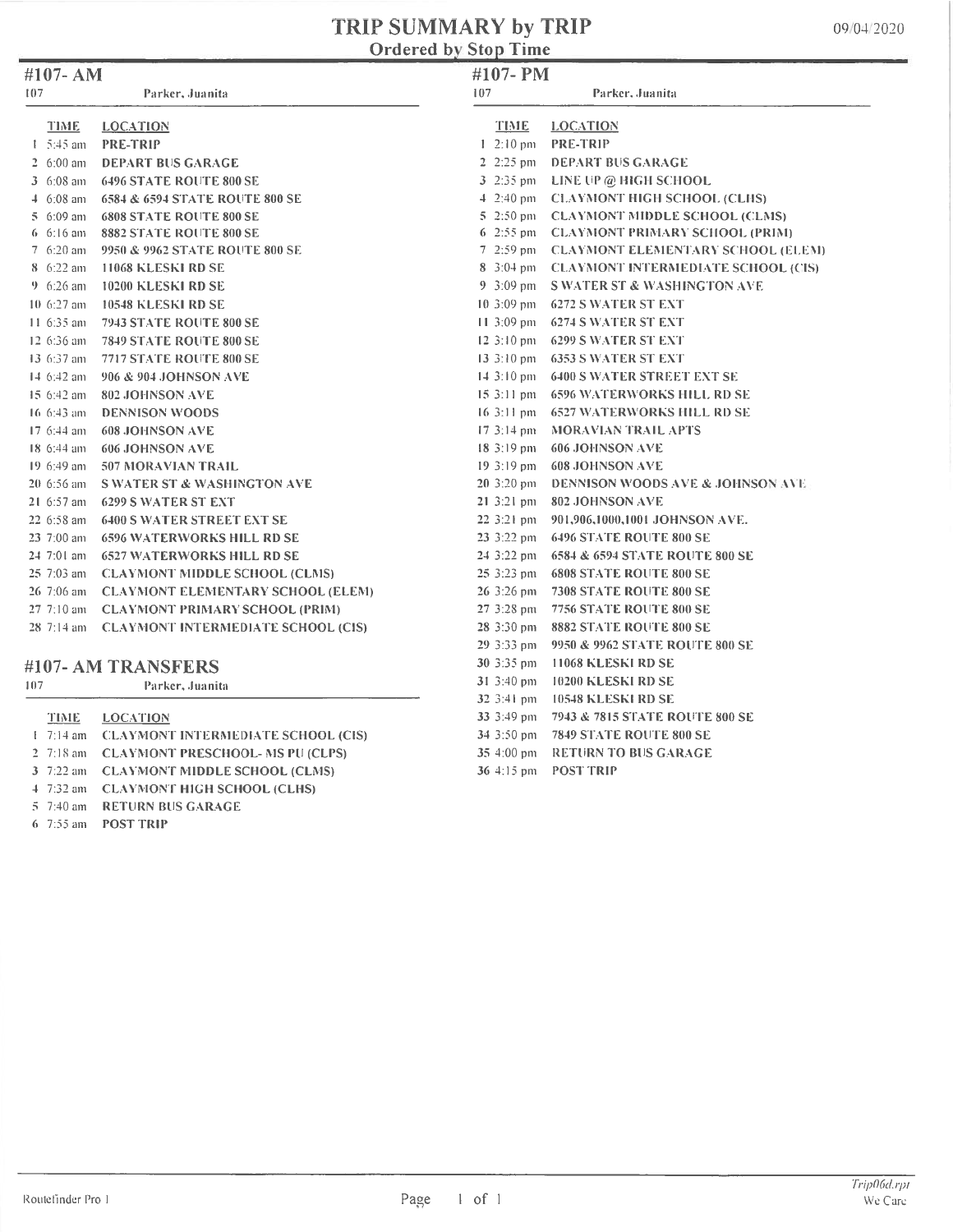#### TRIP SUMMARY by TRIP Ordered by Stop Time

| #110 - AM            |                                                 | #110-PM                   |                                                     |
|----------------------|-------------------------------------------------|---------------------------|-----------------------------------------------------|
| 110                  | Parker, Carl (Jim)                              | 110                       | Parker, Carl (Jim)                                  |
| TIME                 | <b>LOCATION</b>                                 | TIME                      | <b>LOCATION</b>                                     |
| $1 - 5:45$ am        | <b>PRE-TRIP</b>                                 | $1 \cdot 2:00 \text{ pm}$ | <b>PRE-TRIP</b>                                     |
| 2 $6:00$ am          | <b>DEPART BUS GARAGE</b>                        | $2.2:15 \text{ pm}$       | DEPART BUS GARAGE                                   |
|                      | 3 6:15 am 9713 BLIZZARD RIDGE RD SE             | 3 $2:20 \text{ pm}$       | <b>IMMACULATE CONCEPTION SCHOOL (IMMAC)</b>         |
|                      | 4 6:19 am 5958 TATMAN RD SE                     |                           | $4-2:35$ pm LINE UP @ HIGH SCHOOL                   |
|                      | 5 6:21 am 6452 TATMAN RD SE                     |                           | 5 2:40 pm CLAYMONT HIGH SCHOOL (CLHS)               |
| $6.6:23$ am          | <b>6864 TATMAN RD SE</b>                        | 6 $2:50 \text{ pm}$       | <b>CLAYMONT MIDDLE SCHOOL (CLMS)</b>                |
| $7.6:25$ am          | PLEASANT GROVE METHODIST CHURCH/OPEN            | $7.2:54 \text{ pm}$       | <b>CLAYMONT INTERMEDIATE SCHOOL (CIS)</b>           |
|                      | <b>ENROLLED</b>                                 | $8 \cdot 2:58 \text{ pm}$ | <b>CLAYMONT PRIMARY SCHOOL (PRIM)</b>               |
| $8 \t 6:26$ am       | 8716 EDIE HILL RD SE                            | $9.3:02 \text{ pm}$       | - 1034 N UHRICH ST                                  |
| 9 $6:27$ am          | TURNAROUND/TATMAN'S GRAVEL PIT                  | $10.3:03 \text{ pm}$      | <b>CLAYMONT ELEMENTARY SCHOOL (ELEM)</b>            |
| $10.6:27$ am         | <b>TURNAROUND</b>                               | $11.3:06 \text{ pm}$      | <b>FUHR ST &amp; N 3RD ST- K-5 DO</b>               |
| 11 $6:28$ am         | 10780 STATE ROUTE 258 SE                        | $12.3:14 \text{ pm}$      | 7897 NEWPORT RD SE                                  |
|                      | 12 6:29 am 10992 STATE ROUTE 258 SE             | $13.3:15 \text{ pm}$      | NEWPORT CHURCH                                      |
|                      | 13 6:32 am 6947 TEDROW RD SE                    | $14.3:17 \text{ pm}$      | <b>6406 EDIE HILL RD SE</b>                         |
| 14 6:34 am           | TURNAROUND AT TREE FARM @TOP OF TEDROW RD       | $15.3:18 \text{ pm}$      | <b>6759 EDIE HILL RD SE</b>                         |
| $15.6:40 \text{ am}$ | SE.<br>8401 EDIE HILL RD SE                     | $16.3:19 \text{ pm}$      | <b>6811 EDIE HILL RD SE</b>                         |
| $16 \t6:43$ am       | 5869 BARKLEY RD/TURNAROUND                      |                           | 17 3:19 pm 6871 EDIE HILL RD SE                     |
| $17.6:50$ am         | 7279 EDIE HILL RD SE                            |                           | 18 3:20 pm 6744 TRACY RD SE                         |
|                      | 18 6:51 am 6744 TRACY RD SE                     | $19.3:23 \text{ pm}$      | 7790 TRACY RD SE/FURNAROUND                         |
| $19.6:54$ am         | 7790 TRACY RD SE/TURNAROUND                     | 20 3:28 pm                | 7279 EDIE HILL RD SE                                |
|                      | 20 6:59 am 6871 EDIE HILL RD SE                 | 21 3:34 pm                | 5869 BARKLEY RD SE/TURNAROUND                       |
| $21.7:00$ am         | <b>6811 EDIE HILL RD SE</b>                     |                           | 22 3:42 pm 8401 EDIE HILL RD SE                     |
| $22.7:01$ am         | <b>6406 EDIE HILL RD SE</b>                     |                           | 23 3:43 pm PLEASANT GROVE METHODIST CHURCH DROP OFF |
| $23$ 7:03 am         | NEWPORT CHURCH                                  |                           | 24 3:43 pm 8642 EDIE HILL RD SE                     |
|                      | 24 7:04 am 7897 NEWPORT RD SE                   | $25.3:45 \text{ pm}$      | <b>TURNAROUND</b>                                   |
|                      | 25 7:17 am CLAYMONT HIGH SCHOOL (CLHS)          | $26.3:45 \text{ pm}$      | <b>TATMAN'S GRAVEL PIT/TURNAROUND</b>               |
|                      | 26 7:24 am CLAYMONT MIDDLE SCHOOL (CLMS)        | $27.3:46 \text{ pm}$      | <b>10780 STATE ROUTE 258 SE</b>                     |
|                      | 27 7:29 am FUHR ST & N 3RD ST-K-5 PU            | 28 3:47 pm                | <b>10992 STATE ROUTE 258 SE</b>                     |
|                      | 28 7:30 am CLAYMONT INTERMEDIATE SCHOOL (CIS)   |                           | 29 3:50 pm 6947 TEDROW RD SE                        |
|                      | 29 7:31 am IMMACULATE CONCEPTION SCHOOL (IMMAC) | 30 3:52 pm                | <b>TURNAROUND @TREE FARM</b>                        |
| $30\,7:33$ am        | <b>CLAYMONT ELEMENTARY SCHOOL (ELEM)</b>        | $313:55 \text{ pm}$       | <b>6864 TATMAN RD SE</b>                            |
| 31 7:38 am           | <b>CLAYMONT PRIMARY SCHOOL (PRIM)</b>           |                           | 32 3:56 pm 6452 TATMAN RD SE                        |
| 32 7:45 am           | <b>RETURN TO BUS GARAGE</b>                     |                           | 33 3:57 pm 5958 TATMAN RD SE                        |
| 33 8:00 am           | <b>POST TRIP</b>                                |                           | 34 4:02 pm BLIZZARD RIDGE RD SE & LONG RD SE        |
|                      |                                                 |                           | 35 4:03 pm 9713 BLIZZARD RIDGE RD SE                |
|                      |                                                 |                           | 36 4:15 pm RETURN TO BUS GARAGE                     |
|                      |                                                 |                           | 37 4:30 pm POST TRIP                                |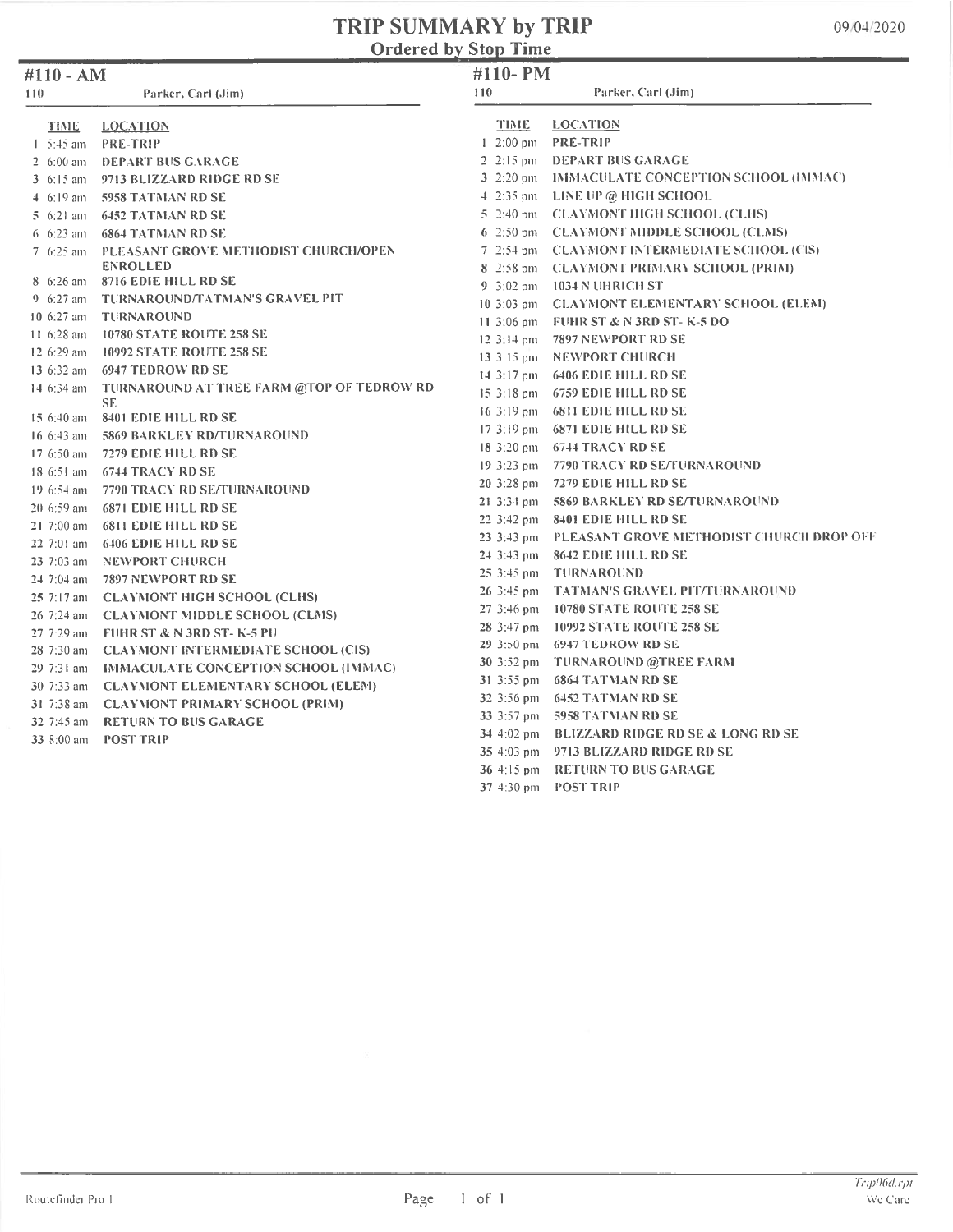# TRIP SUMMARY by TRIP<br>Ordered by Stop Time

| #113- AM                |                                                | #113-PM               |                                                  |  |
|-------------------------|------------------------------------------------|-----------------------|--------------------------------------------------|--|
| 113<br>Devore, Brandy   |                                                | 113<br>Devore, Brandy |                                                  |  |
| TIME                    | <b>LOCATION</b>                                | <b>TIME</b>           | <b>LOCATION</b>                                  |  |
| $1 - 5:40$ am           | <b>PRE-TRIP</b>                                |                       | $1 \cdot 2:10 \text{ pm}$ PRE-TRIP               |  |
| $2 - 5:55$ am           | <b>DEPART BUS GARAGE</b>                       |                       | 2 2:25 pm DEPART BUS GARAGE                      |  |
| 3 $6:03$ am             | <b>DOGTOWN RD SE &amp; TRAIL RD</b>            |                       | 3 2:40 pm LINE UP @ HIGH SCHOOL                  |  |
| $4.6:06$ am             | 2552 CANARY RD SE                              |                       | 4 2:40 pm CLAYMONT HIGH SCHOOL (CLIIS)           |  |
| $5.6:06$ am             | TURN AROUND @ 2556 CANARY RD SE                |                       | 5 2:55 pm CLAYMONT MIDDLE SCHOOL (CLMS)          |  |
| $6.6:12 \text{ am}$     | <b>1228 MIDVALE MINE RD SE</b>                 |                       | 6 3:00 pm CLAYMONT PRIMARY SCHOOL (PRIM)         |  |
| 7 $6:14$ am             | 815 MIDVALE MINE RD SE                         |                       | 7 3:05 pm CLAYMONT INTERMEDIATE SCHOOL (CIS)     |  |
| $8.6:15 \text{ am}$     | 737 MIDVALE MINE RD SE                         |                       | 8 3:10 pm CLAYMONT ELEMENTARY SCHOOL (ELEM)      |  |
| $9.6:21$ am             | 8605 CRUM RD SE                                |                       | 9 3:12 pm 3794 EASTPORT RD SE                    |  |
| $10.6:22$ am            | <b>GAS WELL ON CRUM RD PU &amp; TURNAROUND</b> |                       | 10 3:14 pm 3955 CLAY CT SE/TURNAROUND            |  |
| 11 6:28 am              | 803 BEANS RD SE                                |                       | 11.3:16 pm HEIGHTS LN SE                         |  |
| 12 6:33 am              | 1050 ROBINHOOD RD SE                           |                       | 12.3:17 pm TURNAROUND ON GUNDY DR                |  |
| 13 6:36 am              | 2220 RONFORD CHURCH RD SE                      |                       | 13 3:19 pm 5750 WOLF RUN RD SE                   |  |
| $14.6:37$ am            | <b>2282 ROXFORD CHURCH RD SE</b>               |                       | 14 3:20 pm 6105 WOLF RUN RD SE                   |  |
| 15 6:38 am              | 2751 ROXFORD CHURCH RD SE                      |                       | 15 3:21 pm 7124 WOLF RUN RD SE                   |  |
| 16 6:39 am              | <b>2835 ROXFORD CHURCH RD SE</b>               |                       | 16 3:23 pm 3680 ROXFORD CHURCH RD SE             |  |
| $17.6:40$ am            | <b>3142 &amp; 3127 ROXFORD CHURCH RD SE</b>    |                       | 17 3:25 pm 3089 CANARY RD SE                     |  |
| $186:41$ am             | <b>3524 ROXFORD CHURCH RD SE</b>               |                       | 18 3:26 pm TURNAROUND ON CANARY RD               |  |
| $196:33$ am             | 3089 CANARY RD SE                              |                       | 19 3:28 pm 3524 ROXFORD CHURCH RD SE             |  |
| $20\,6:44\,$ am         | TURNAROUND ON CANARY RD SE                     |                       | 20 3:30 pm 3127 ROXFORD CHURCH RD SE             |  |
| $21.6:45$ am            | <b>3680 ROXFORD CHURCH RD SE</b>               |                       | 21 3:32 pm 2835 ROXFORD CHURCH RD SE             |  |
| $226:51$ am             | 7124 WOLF RUN RD SE                            |                       | 22 3:33 pm 2751 RONFORD CHURCH RD SE             |  |
|                         | 23 6:52 am 6105 WOLF RUN RD SE                 |                       | 23 3:34 pm 2323 ROXFORD CHURCH RD SE             |  |
| $24.6:53$ am            | 5750 WOLF RUN RD SE                            |                       | 24 3:35 pm 2282 ROXFORD CHURCH RD SE             |  |
| $256:54$ am             | <b>HEIGHTS LN SE</b>                           |                       | 25 3:36 pm 2220 ROXFORD CHURCH RD SE             |  |
| $26\,7:05\,\mathrm{am}$ | <b>TURNAROUND ON GUNDY DR</b>                  |                       | 26 3:38 pm ROXFORD CHURCH & ROBINHOOD- PARENT PU |  |
| $27.7:06$ am            | <b>3955 CLAY CT SE/TURNAROUND</b>              |                       | 27 3:39 pm 1050 ROBINHOOD RD SE                  |  |
| 28 7:08 am              | 3794 EASTPORT RD SE                            |                       | 28 3:44 pm 803 BEANS RD SE                       |  |
| $29 \t 7:14 \t 2m$      | <b>CLAYMONT MIDDLE SCHOOL (CLMS)</b>           |                       | 29 3:48 pm 8605 CRUM RD SE                       |  |
|                         | 30 7:24 am CLAYMONT HIGH SCHOOL (CLHS)         |                       | 30 3:49 pm DROP OFF/TURNAROUND ON CRUM RD        |  |
|                         | 31 7:31 am CLAYMONT PRIMARY SCHOOL (PRIM)      |                       | 31 3:54 pm 497 MIDVALE MINE RD SE                |  |
|                         | 32 7:35 am CLAYMONT INTERMEDIATE SCHOOL (CIS)  |                       | 32 3:56 pm 815 MIDVALE MINE RD SE                |  |
| 33 7:39 am              | <b>CLAYMONT ELEMENTARY SCHOOL (ELEM)</b>       |                       | 33 3:57 pm 1228 MIDVALE MINE RD SE               |  |
| 34 7:40 am              | <b>ARRIVE BUS GARAGE</b>                       |                       | 34 3:58 pm 1699 MIDVALE MINE RD SE               |  |
| $35 \t 7:55$ am         | <b>POST TRIP</b>                               |                       | 35 3:59 pm 1798 MIDVALE MINE RD SE               |  |
|                         |                                                |                       | 36 4:02 pm 2552 CANARY RD SE                     |  |
|                         |                                                |                       | 37 4:02 pm TURN AROUND @ 2556 CANARY RD SE       |  |
|                         |                                                |                       | 38 4:05 pm DOGTOWN RD SE & TRAH. RD              |  |

- 39 4:15 pm ARRIVE BUS GARAGE
- 40 4:30 pm POST TRIP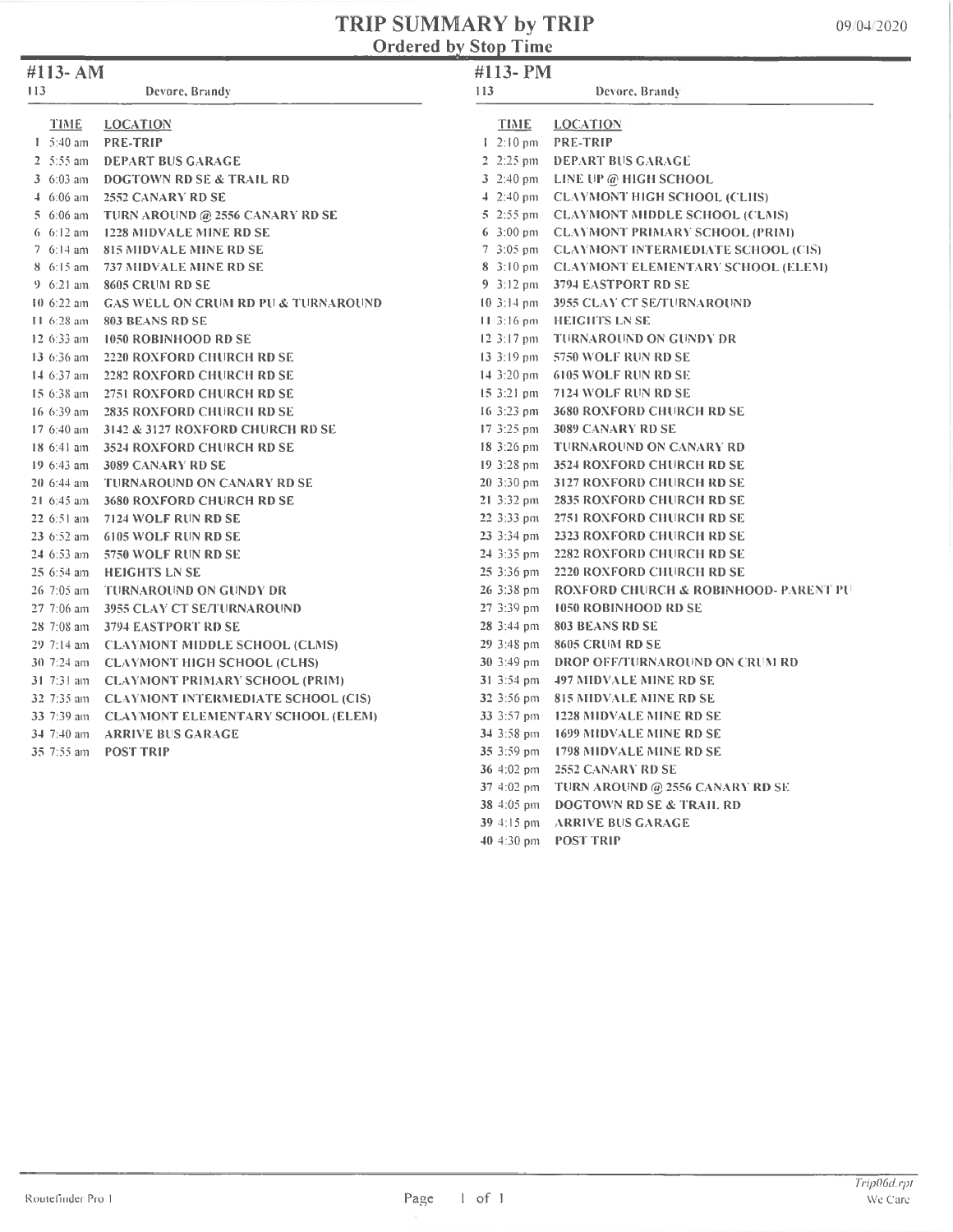#### TRIP SUMMARY by TRIP Ordered by Stop Time

| #115- AM      |                                                         | #115-PM             |                                                                  |
|---------------|---------------------------------------------------------|---------------------|------------------------------------------------------------------|
| 115           | Butler, Tammy                                           | 115                 | Butler, Tammy                                                    |
| <b>TIME</b>   | <b>LOCATION</b>                                         | <b>TIME</b>         | <b>LOCATION</b>                                                  |
| $1.5:40$ am   | <b>PRE-TRIP</b>                                         |                     | $1 \t2:10 \text{ pm}$ PRE-TRIP                                   |
| $2 - 5:55$ am | <b>DEPART BUS GARAGE</b>                                |                     | 2 2:25 pm DEPART BUS GARAGE                                      |
|               | 3 6:03 am 8334 PLEASANT VALLEY RD SE                    |                     | 3 2:35 pm LINE UP @HIGH SCHOOL                                   |
|               | 4 6:07 am 9302 MT BETHEL RD SE                          |                     | 4 2:40 pm CLAYMONT HIGH SCHOOL (CLHS)                            |
| $5.6:09$ am   | 9412 & 9436 MOUNT BETHEL RD SE                          |                     | 5 2:50 pm CLAYMONT PRESCHOOL - HS DO (CLPS)                      |
|               | 6 6:09 am 9430 MOUNT BETHEL RD SE                       |                     | 6 2:55 pm CLAYMONT ELEMENTARY SCHOOL (ELEM)                      |
|               | 7 6:11 am TURN AROUND @ MT BETHEL CHURCH                |                     | 7 2:58 pm CLAYMONT MIDDLE SCHOOL (CLMS)                          |
| 8 6:16 am     | <b>RR CROSSING - PROCEED WITH CAUTION</b>               |                     | 8 3:02 pm CLAYMONT INTERMEDIATE SCHOOL (CIS)                     |
| $9.6:21$ am   | PARK & RIDE @ 250 & 151                                 |                     | 9 3:06 pm CLAYMONT PRIMARY SCHOOL (PRIM)                         |
| $10.6:25$ am  | 9594 LONE PINE RD SE                                    |                     | 10 3:09 pm 10TH ST & WATER                                       |
| $11.6:25$ am  | <b>TURNAROUND ON RIGHT PAST LOG CABIN ON LEFT</b>       |                     | 11.3:15 pm TURNAROUND FOR DEER HILL RD SE                        |
| 12 6:26 am    | 9685 LONE PINE RD SE                                    |                     | 12 3:16 pm BUS STOP @DEER HILL                                   |
| $13.6:27$ am  | 9439 LONE PINE RD SE                                    |                     | 13 3:17 pm N 3RD STREET EXT                                      |
|               | 14 6:29 am 8925 STATE ROUTE 250 SE-*DROP OFF @MAILBOXES |                     | 14 3:18 pm TURNAROUND@HEALEA DR SE & N 2ND STREET EXT            |
|               | 15 6:35 am 3647 IRISH RUN RD SE                         |                     | 15 3:19 pm WRIGHT LN SE                                          |
| 16 6:37 am    | TURN-AROUND @ THE GRANGE                                |                     | 16 3:22 pm FOURSQUARE CHURCH                                     |
| 17 6:37 am    | <b>BEYOND GRANGE BUS STOP</b>                           |                     | 17 3:24 pm 5024 SHADYSIDE LN SE                                  |
|               | 18 6:42 am 3798 IRISH RUN RD SE                         |                     | 18 3:29 pm 8334 PLEASANT VALLEY RD SE                            |
| 19 $6:42$ am  | - 3992 IRISH RUN RD SE                                  |                     | 19 3:32 pm 8974 MOUNT BETHEL RD SE                               |
|               | 20 6:43 am 4258 IRISH RUN RD SE                         |                     | 20 3:33 pm 9302 MT BETHEL RD SE                                  |
|               | 21 6:46 am 7325 STATE ROUTE 250 SE (FOUR SQUARE CHURCH) |                     | 21 3:34 pm 9412 & 9436 MOUNT BETHEL RD SE                        |
| 22 6:47 am    | 5024 SHADYSIDE LN SE                                    |                     | 22 3:35 pm 9430 MOUNT BETHEL RD SE                               |
| $236:50$ am   | <b>TURNAROUND ON DEER HILL RD</b>                       |                     | 23 3:36 pm MT BETHEL CHURCH                                      |
|               | 24 6:51 am BUS STOP@DEER HILL RD & N 4TH EXT            |                     | 24 3:40 pm PARK & RIDE @ 250 & 151                               |
| $256:53$ am   | TURNAROUND@HEALEA DR SE & N 2ND STREET EXT SE           | $253:44 \text{ pm}$ | 9664 STATE ROUTE 250 SE                                          |
| $26.6:54$ am  | N 2ND STREET EXT SE & WRIGHT LN SE                      | 26 3:47 pm          | 9431 STATE ROUTE 250 SE (FIRST MAILBON ON RIGHT                  |
|               | 27 7:00 am CLAYMONT PRESCHOOL - HS STUDENTS (CLPS)      |                     | <b>SIDE OF LONE PINE)</b>                                        |
|               | 28 7:12 am CLAYMONT HIGH SCHOOL (CLHS)                  | $273:49$ pm         | 9594 LONE PINE RD SE                                             |
| $29$ 7:20 am  | <b>10TH ST &amp; WATER</b>                              | $283:50 \text{ pm}$ | <b>TURNAROUND ON RIGHT JUST PAST LOG CABIN ON</b><br><b>LEFT</b> |
|               | 30 7:21 am CLAYMONT MIDDLE SCHOOL (CLMS)                |                     | 29 3:51 pm 9685 LONE PINE RD SE                                  |
|               | 31 7:25 am CLAYMONT INTERMEDIATE SCHOOL (CIS)           |                     | 30 3:52 pm 9439 LONE PINE RD SE                                  |
|               | 32 7:26 am IMMACULATE CONCEPTION SCHOOL (IMMAC)         |                     | 31 3:54 pm 8925 STATE ROUTE 250 SE* DROP OFF @MAILBONES          |
|               | 33 7:30 am CLAYMONT PRIMARY SCHOOL (PRIM)               |                     | 32 3:58 pm 4258 IRISH RUN RD SE                                  |
|               | 34 7:34 am CLAYMONT ELEMENTARY SCHOOL (ELEM)            |                     | 33 3:59 pm 3798 IRISH RUN RD SE                                  |
| 35 7:35 am    | <b>RETURN BUS GARAGE</b>                                |                     | 34 4:00 pm 3647 IRISH RUN RD SE                                  |
| 36 $7:50$ am  | <b>POST TRIP</b>                                        |                     | 35 4:02 pm TURN-AROUND @ THE GRANGE                              |
|               |                                                         |                     | 36 4:02 pm BEYOND THE GRANGE BUS STOP                            |
|               |                                                         |                     | 37 4:10 pm RETURN BUS GARAGE                                     |
|               |                                                         |                     | 38 4:25 pm POST TRIP                                             |
|               |                                                         |                     |                                                                  |

 $\blacksquare$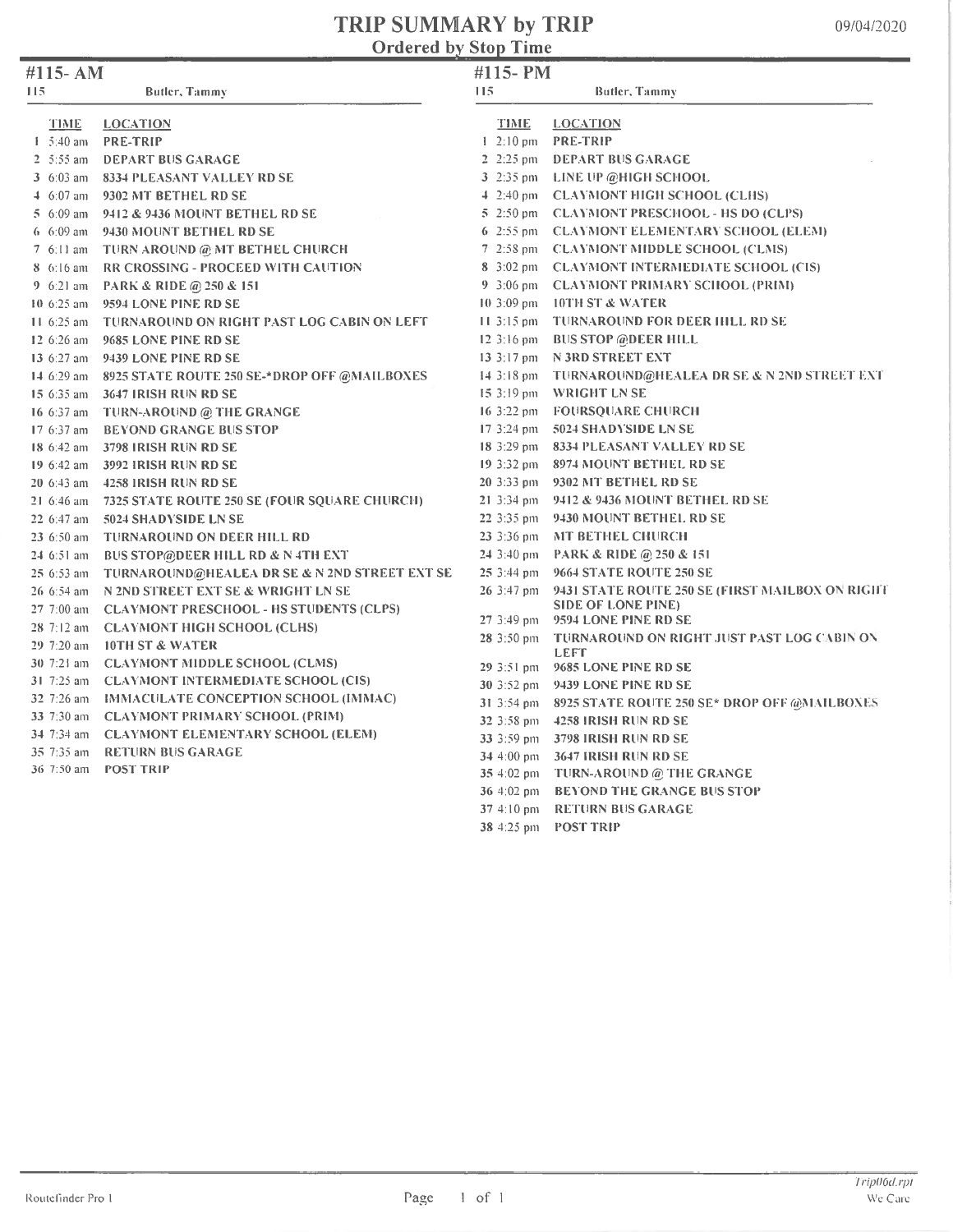#### #117- AM

117 Valker, Darlene

|   | TIME                | <b>LOCATION</b>                           |
|---|---------------------|-------------------------------------------|
| L | $6.15 \text{ am}$   | <b>PRE-TRIP</b>                           |
|   | 2 $6:30 \text{ am}$ | DEPART BUS GARAGE                         |
|   | 3 $6:36$ am         | 4799 & 4780 GATCHELL RD SE                |
|   | $4.6:38 \text{ am}$ | <b>4578 GATCHELL RD SE/TURNAROUND</b>     |
|   | 5 6:41 am           | <b>FLAGPOLE STOP/PACKER- MS/HS PU</b>     |
|   | 6 6:46 am           | <b>CLAYMONT MIDDLE SCHOOL (CLMS)</b>      |
|   | $7.6:55$ am         | <b>CLAYMONT HIGH SCHOOL (CLHS)</b>        |
|   | $8 - 7:05$ am       | JC VILLAGE- K-5 PU                        |
|   | 9 7:07 am           | <b>FLAGPOLE STOP ON PACKER ST- K-5 PU</b> |
|   | $10^{7}$ :08 am     | <b>PACKER ST CAR WASH- K-5 PH</b>         |
|   | 11 $7:11$ am        | <b>CLAYMONT PRIMARY SCHOOL (PRIM)</b>     |
|   | $12 \t7:16 \t{am}$  | <b>CLAYMONT INTERMEDIATE SCHOOL (CIS)</b> |
|   | $13 \t 7:20 \t am$  | <b>CLAYMONT ELEMENTARY SCHOOL (ELEM)</b>  |

#### #117- AM TRANSFERS

| 117 | Walker, Darlene |                 |  |
|-----|-----------------|-----------------|--|
|     | <b>TIME</b>     | <b>LOCATION</b> |  |
|     |                 |                 |  |

|  | 1 7:25 am CLAYMONT INTERMEDIATE SCHOOL (CIS) |
|--|----------------------------------------------|
|  | 2 7:30 am CLAYMONT MIDDLE SCHOOL (CLMS)      |
|  | 3 7:34 am CLAYMONT PRIMARY SCHOOL (PRIM)     |
|  | 4 7:39 am CLAYMONT ELEMENTARY SCHOOL (ELEMP  |
|  | 5 7:40 am RETURN BUS GARAGE                  |

6 7:55 am POST TRIP

#### $\frac{1}{4}$  11  $\frac{1}{4}$  PM

| 117 | #117- PM                   | <b>Walker</b> , Darlene                   |
|-----|----------------------------|-------------------------------------------|
|     | TIME.                      | <b>LOCATION</b>                           |
|     | $1 - 2:10$ pm              | <b>PRE-TRIP</b>                           |
|     |                            | 2 2:25 pm DEPART BUS GARAGE               |
|     | $3-2:35$ pm                | LINE UP @ HIGH SCHOOL                     |
|     | $4-2:40$ pm                | <b>CLAYMONT HIGH SCHOOL (CLHS)</b>        |
|     | $5\frac{2:48}{10}$ pm      | <b>PACKER ST CAR WASH- HS DO</b>          |
|     | $6\,2:49$ pm               | <b>FRONT OF PRIMARY-HS DO</b>             |
|     | $7.2:50 \text{ pm}$        | <b>CLAYMONT MIDDLE SCHOOL (CLMS)</b>      |
|     | $8\,2:55\,\mathrm{pm}$     | <b>PACKER ST CAR WASH-MS DO</b>           |
|     | $9 - 2:56$ pm              | <b>FRONT OF PRIMARY-MS DO</b>             |
|     |                            | 10.2:57 pm CLAYMONT PRIMARY SCHOOL (PRIM) |
|     | $11.3:04 \text{ pm}$       | <b>CLAYMONT ELEMENTARY SCHOOL (ELEM)</b>  |
|     | $12,3:08$ pm               | <b>CLAYMONT INTERMEDIATE SCHOOL (CIS)</b> |
|     | $13 \cdot 3:10 \text{ pm}$ | <b>PACKER ST CAR WASH- K-5 DO</b>         |
|     | $14.3:10 \text{ pm}$       | <b>FLAGPOLE STOP/PACKER ST-K-5 DO</b>     |
|     | $15.3:11 \text{ pm}$       | JC VILLAGE- K-5 DO                        |
|     | $16.3:12 \text{ pm}$       | <b>4823 GATCHELL RD SE</b>                |
|     | $17.3:12 \text{ pm}$       | 4799 & 4780 GATCHELL RD SE                |
|     | $18\,315\,\text{pm}$       | <b>4578 GATCHELL RD SE/TURNAROUND</b>     |
|     | $19.3:50 \text{ pm}$       | <b>RETURN BUS GARAGE</b>                  |

20 4:05 pm POSI TRIP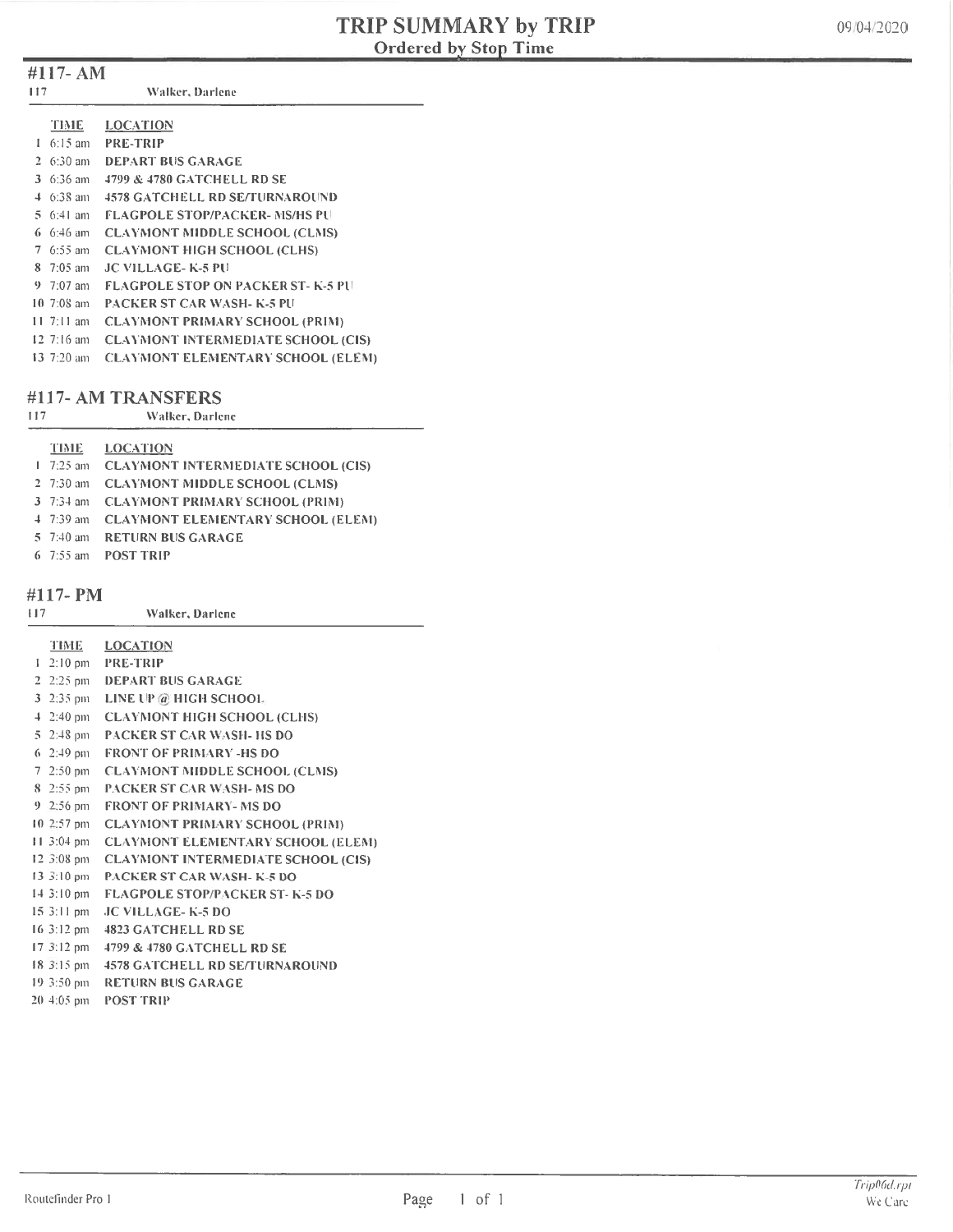### #118- AM - Includes TCC

| 118 | Brick, Libby |  |
|-----|--------------|--|
|     |              |  |

| <b>TIME</b>               | <b>LOCATION</b>                                |
|---------------------------|------------------------------------------------|
|                           | $1.5:20$ am PRE-TRIP                           |
|                           | 2 5:35 am DEPART BUS GARAGE                    |
|                           | 3 6:01 am BETHEL RD SE & RUSH CHURCH RD SE     |
| $4.6:10 \text{ am}$       | <b>4941 RUSH CHURCH RD SE</b>                  |
|                           | 5 6:12 am 4759 RUSH CHURCH RD SE               |
| $6.6:20 \text{ am}$       | <b>4497 TOAD HOLLOW RD SE</b>                  |
|                           | 7 6:22 am CROOKED CREEK RD SE & FLAT RD SE     |
|                           | 8 6:26 am RIPLEY RD SE & WATSON CREEK RD SE    |
|                           | 9 6:30 am 2479 HINES RIDGE RD SE               |
|                           | 10 6:30 am 2479 HINES RIDGE RD SE - TURNAROUND |
| $11.6:35$ am              | HINES RIDGE RD & TURKEY FLAT, IF NEED          |
| $12.6:40$ am              | <b>10367 EDWARDS RIDGE RD SE</b>               |
| $13.6:43$ am              | 9357 RIDGE RD SE                               |
| $14.6:45$ am              | <b>3332 CROOKED CREEK RD SE</b>                |
| $15.6:46 \text{ am}$      | <b>3406 CROOKED CREEK RD SE</b>                |
| $16.6:50 \text{ am}$      | <b>4682 DUTCH VALLEY RD SE</b>                 |
| $17.6:50$ am              | <b>4782 DUTCH VALLEY RD SE</b>                 |
| $18$ 7:15 am              | <b>CLAYMONT INTERMEDIATE SCHOOL (CIS)</b>      |
| $19.7:20$ am              | <b>CLAYMONT ELEMENTARY SCHOOL (ELEM)</b>       |
| $20$ 7:25 am              | <b>CLAYMONT PRIMARY SCHOOL (PRIM)</b>          |
| $21 \, 7:30 \, \text{am}$ | <b>PU@MS-TCC STUDENTS</b>                      |
| $22 \t 7:30 \t 3m$        | <b>CLAYMONT MIDDLE SCHOOL (CLMS)</b>           |
| $23 \t 7:50 \t am$        | TUSCARAWAS CENTRAL CATHOLIC HS (TCC)           |
| 24 8:05 am                | <b>RETURN TO BUS GARAGE</b>                    |
| $258:20$ am               | POST TRIP                                      |

#### #118- PM- Includes TCC

| 118                     | Brick, Libby                                  |
|-------------------------|-----------------------------------------------|
| <b>TIME</b>             | <b>LOCATION</b>                               |
| $1:50$ pm<br>1          | PRE-TRIP                                      |
| $2, 2:05 \text{ pm}$    | <b>DEPART BUS GARAGE</b>                      |
| $3\;2:30\;{\rm pm}$     | TUSCARAWAS CENTRAL CATHOLIC HIGH SCHOOL       |
|                         | (TCC)                                         |
| $4.2:50 \text{ pm}$     | <b>CLAYMONT HIGH SCHOOL (CLHS)</b>            |
| $5\,2:58\,\mathrm{pm}$  | <b>CLAYMONT INTERMEDIATE SCHOOL (CIS)</b>     |
| $6.3:01 \text{ pm}$     | <b>CLAYMONT PRIMARY SCHOOL (PRIM)</b>         |
| $7\,3:06 \,\mathrm{pm}$ | <b>CLAYMONT ELEMENTARY SCHOOL (ELEM)</b>      |
| $8.3:09 \text{ pm}$     | <b>CLAYMONT MIDDLE SCHOOL (CLMS)</b>          |
| $9.3:12 \text{ pm}$     | <b>FLAGPOLE STOP/PACKER ST K-5(IF NEEDED)</b> |
| $10.3:18 \text{ pm}$    | <b>4782 DUTCH VALLEY RD SE</b>                |
| $11.3:18 \text{ pm}$    | <b>4682 DUTCH VALLEY RD SE</b>                |
| $12.3:24 \text{ pm}$    | <b>3406 CROOKED CREEK RD SE</b>               |
| $13.3:24 \text{ pm}$    | 3332 CROOKED CREEK RD SE                      |
| $14.3:28 \text{ pm}$    | 9357 RIDGE RD SE                              |
| $15.3:30 \text{ pm}$    | <b>10367 EDWARDS RIDGE RD SE</b>              |
| $16 \frac{3:40}{1}$ pm  | <b>2479 HINES RIDGE RD SE</b>                 |
| $17.3:40 \text{ pm}$    | 2479 HINES RIDGE RD SE-TURNAROUND             |
| $18.3:48 \text{ pm}$    | <b>RIPLEY RD SE &amp; WATSON CREEK RD SE</b>  |
| $19.3:57 \text{ pm}$    | <b>4497 TOAD HOLLOW RD SE</b>                 |
| $20 - 4:02$ pm          | <b>4759 RUSH CHURCH RD SE</b>                 |
| $21 - 4:04$ pm          | <b>4941 RUSH CHURCH RD SE</b>                 |
| $224:15 \text{ pm}$     | <b>BETHEL RD SE &amp; RUSH CHURCH RD SE</b>   |
| $234:35 \text{ pm}$     | <b>RETURN TO BUS GARAGE</b>                   |
| 24 4:50 pm              | <b>POST TRIP</b>                              |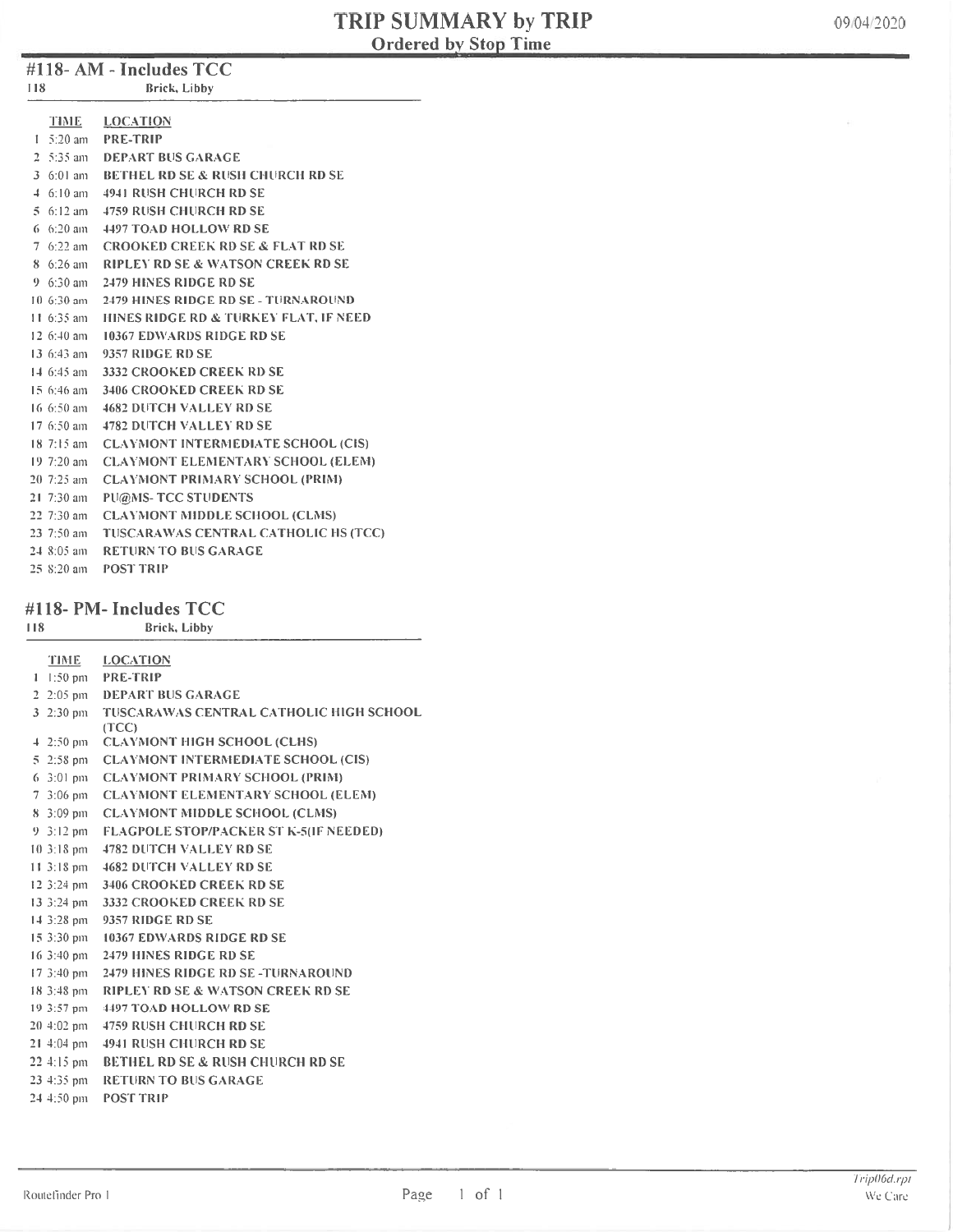#### #121 AM -WC

| TIME.                     | <b>LOCATION</b>                                         |
|---------------------------|---------------------------------------------------------|
|                           | $1.5:45$ am PRE-TRIP                                    |
| 2 $6:00$ am               | <b>BUS GARAGE</b>                                       |
|                           | 3 6:12 am 740 CLAYMONT DR                               |
|                           | 4 6:15 am 216 TRENTON AVE                               |
|                           | 5 6:20 am ALLEY ON E HIGH ST                            |
|                           | 6 6:25 am 527 CENTER ST                                 |
|                           | 7 6:29 am BACK IN FOR TURNAROUND/ PU@DRIVE OF 1400 DEER |
|                           | HILL RD                                                 |
|                           | 8 6:32 am CORNER OF N IST ST & WILSON (731 N IST ST)    |
|                           | 9 6:36 am 502 N 4TH ST                                  |
|                           | 10 6:36 am 317 N 3RD ST                                 |
|                           | 11 6:53 am PICK UP/TURNAROUND @WARDELL HOLLOW           |
| $12 \, 7:10 \, \text{am}$ | <b>CLAYMONT HIGH SCHOOL (CLHS)</b>                      |
| $13 \t7:19 am$            | <b>CLAYMONT ELEMENTARY SCHOOL (ELEM)</b>                |
| $14.7:22$ am              | <b>CLAYMONT MIDDLE SCHOOL (CLMS)</b>                    |
| $15 \t 7:25$ am           | <b>CLAYMONT INTERMEDIATE SCHOOL (CIS)</b>               |
| $16 \, 7:32 \, \text{am}$ | <b>CLAYMONT PRIMARY SCHOOL (PRIM)</b>                   |
| $17.7:46$ am              | STAR ALTERNATIVE SCHOOL (STAR)                          |
| $18\,7:48\,\mathrm{am}$   | <b>BUCKEYE CAREER CENTER (BUCK)</b>                     |
|                           | 19 8:00 am 233 PEARL ST                                 |
|                           | 20 8:25 am STARLIGHT SCHOOL (STARL)                     |
| $218:40$ am               | RETURN TO BUS GARAGE                                    |

22 8.55 am POST TRIP

#### #121 PM -WC

121 Shepherd, Suzie

|            | TIME LOCATION                                    |
|------------|--------------------------------------------------|
|            | $\pm$ 1:45 pm PRE-TRIP                           |
|            | 2 2:00 pm BUS GARAGE                             |
|            | 3 2:15 pm STAR ALTERNATIVE SCHOOL (STAR)         |
|            | 4 2:15 pm BUCKEYE CAREER CENTER (BUCK)           |
|            | 5 2:30 pm WARDELL HOLLOW/TURNAROUND              |
|            | 6 2:40 pm CLAYMONT HIGH SCHOOL (CLHS)            |
|            | 7 2:50 pm CLAYMONT MIDDLE SCHOOL (CLMS)          |
|            | 8 2:55 pm CLAYMONT ELEMENTARY SCHOOL (ELEM)      |
|            | 9 2:57 pm 915 N DAWSON ST                        |
|            | 10 3:00 pm CLAYMONT INTERMEDIATE SCHOOL (CIS)    |
|            | 11 3:05 pm CLAYMONT PRIMARY SCHOOL (PRIM)        |
|            | 12 3:07 pm 511 W 3RD ST                          |
|            | 13 3:08 pm ALLEY ON E HIGH ST                    |
|            | 14.3:11 pm 426 N DAWSON ST                       |
|            | 15.3:12 pm 112 S 5TH ST                          |
|            | 16.3:14 pm 213 MCCARTY AVE                       |
|            | 17 3:17 pm 527 CENTER ST                         |
|            | 18 3:19 pm CORNER OF WILSON & 1ST (731 N 1ST ST) |
|            | 19 3:21 pm 1400 DEER HILL RD                     |
|            | 20 3:22 pm 6633 DEER RD                          |
|            | 21 3:40 pm 740 CLAYMONT DR                       |
|            | 22 3:45 pm RETURN TO BUS GARAGE                  |
| 23 4:00 pm | <b>POST TRIP</b>                                 |
|            |                                                  |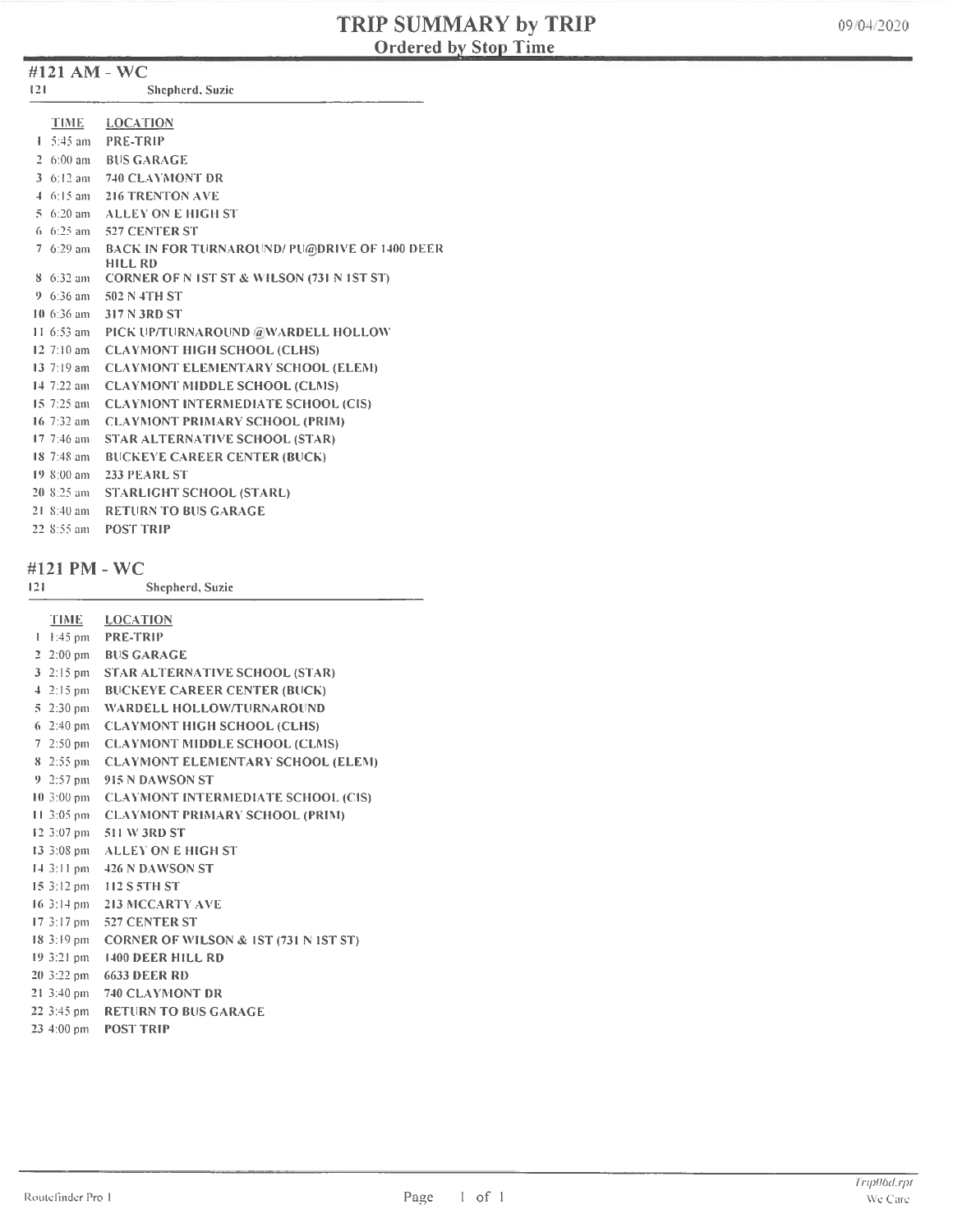#### #205- AM

| <b>TIME</b>          | LOCATION                                  |
|----------------------|-------------------------------------------|
|                      | 1 6:15 am PRE-TRIP                        |
|                      | 2 6:30 am DEPART BUS GARAGE               |
| 3 $6:35$ am          | <b>TURNAROUND</b>                         |
| $4.6:35$ am          | <b>E DAVIS ST BUS STOP</b>                |
| $5.6:43$ am          | <b>LOGAN ST &amp; S 5TH ST-MS/HS PU</b>   |
| $6.6:46 \text{ am}$  | <b>FUHR ST &amp; N 3RD ST-MS/HS PU</b>    |
| $7\;6:48$ am         | <b>6411 &amp; 6417 MCKEE RD SE</b>        |
| $8 \t 6:54$ am       | <b>1508 ROANOKE AVE-BUS STOP</b>          |
| 9 $6:56$ am          | <b>CLAYMONT ESTATES</b>                   |
| $10.6:58$ am         | 2019 & 2025 N WATER ST EXT                |
| 11 $7:00$ am         | <b>CLAYMONT HIGH SCHOOL (CLHS)</b>        |
| $12, 7:00$ am        | INDIAN HILL RD SE & MEREDITH DR           |
| 13 $7:06$ am         | <b>CLAYMONT MIDDLE SCHOOL (CLMS)</b>      |
| $14 \, 7:11$ am      | <b>LOGAN ST &amp; S 5TH ST-K-5 PU</b>     |
| $15 \t7:13$ am       | <b>CLAYMONT INTERMEDIATE SCHOOL (CIS)</b> |
| $16 \frac{7!}{7}$ am | <b>CLAYMONT PRIMARY SCHOOL (PRIM)</b>     |
| $17.7:22$ am         | <b>CLAYMONT ELEMENTARY SCHOOL (ELEM)</b>  |

#### #205- AM TRANSFERS

205 Baker, Bryanna

|  | TIME LOCATION                                   |
|--|-------------------------------------------------|
|  | 1 7:22 am CLAYMONT ELEMENTARY SCHOOL (ELEM)     |
|  | 2 7:28 am CLAYMONT MIDDLE SCHOOL- CIS PU (CLMS) |
|  | 3 7:32 am CLAYMONT INTERMEDIATE SCHOOL (CIS)    |
|  | 4 7:35 am RETURN BUS GARAGE                     |
|  | $5-7:50$ am POST TRIP                           |
|  |                                                 |

#### #205- PM

| 205                            | Baker, Bryanna                            |
|--------------------------------|-------------------------------------------|
| <b>TIME</b>                    | <b>LOCATION</b>                           |
| $1 \cdot 2:10 \text{ pm}$      | <b>PRE-TRIP</b>                           |
| 2 $2:25 \text{ pm}$            | <b>BUS GARAGE</b>                         |
| $3\,2:35 \, \text{pm}$         | LINE UP AT CLAYMONT HS                    |
| $4-2:40 \text{ pm}$            | <b>CLAYMONT HIGH SCHOOL (CLHS)</b>        |
| $5\,2:43$ pm                   | <b>CLAYMONT ESTATES-HS DO</b>             |
| 6 $2:50 \text{ pm}$            | <b>CLAYMONT MIDDLE SCHOOL (CLMS)</b>      |
| $7-2:53$ pm                    | <b>LOGAN ST &amp; S 5TH ST-HS/MS DO</b>   |
| $8\,2:56\,\mathrm{pm}$         | <b>FUHR ST &amp; N 3RD ST-HS/MS DO</b>    |
| $9 - 2:58$ pm                  | <b>CLAYMONT INTERMEDIATE SCHOOL (CIS)</b> |
| $10.3:03 \text{ pm}$           | <b>CLAYMONT ELEMENTARY SCHOOL (ELEM)</b>  |
| $11.3:06 \text{ pm}$           | <b>CLAYMONT PRIMARY SCHOOL (PRIM)</b>     |
| $12.3:10 \text{ pm}$           | <b>LOGAN ST &amp; S 5TH ST-K-5 DO</b>     |
| 13 3:12 pm                     | 6411 & 6417 MCKEE RD                      |
| $14.3:20 \text{ pm}$           | <b>TURNAROUND</b>                         |
| 15 3:20 pm                     | <b>E DAVIS ST BUS STOP</b>                |
| $16.3:25 \text{ pm}$           | <b>1508 ROANOKE AVE-BUS STOP</b>          |
| $17.3:27 \text{ pm}$           | <b>CLAYMONT ESTATES</b>                   |
| 18 3:28 pm                     | 2019 & 2025 N WATER ST EXT                |
| $19.3:30 \text{ pm}$           | <b>TURNAROUND IN HS LOT</b>               |
| 20 3:31 pm                     | <b>MEREDITH DR</b>                        |
| $21 \frac{3:40 \text{ pm}}{2}$ | <b>RETURN TO BUS GARAGE</b>               |
| 22 3:55 pm                     | POST TRIP                                 |